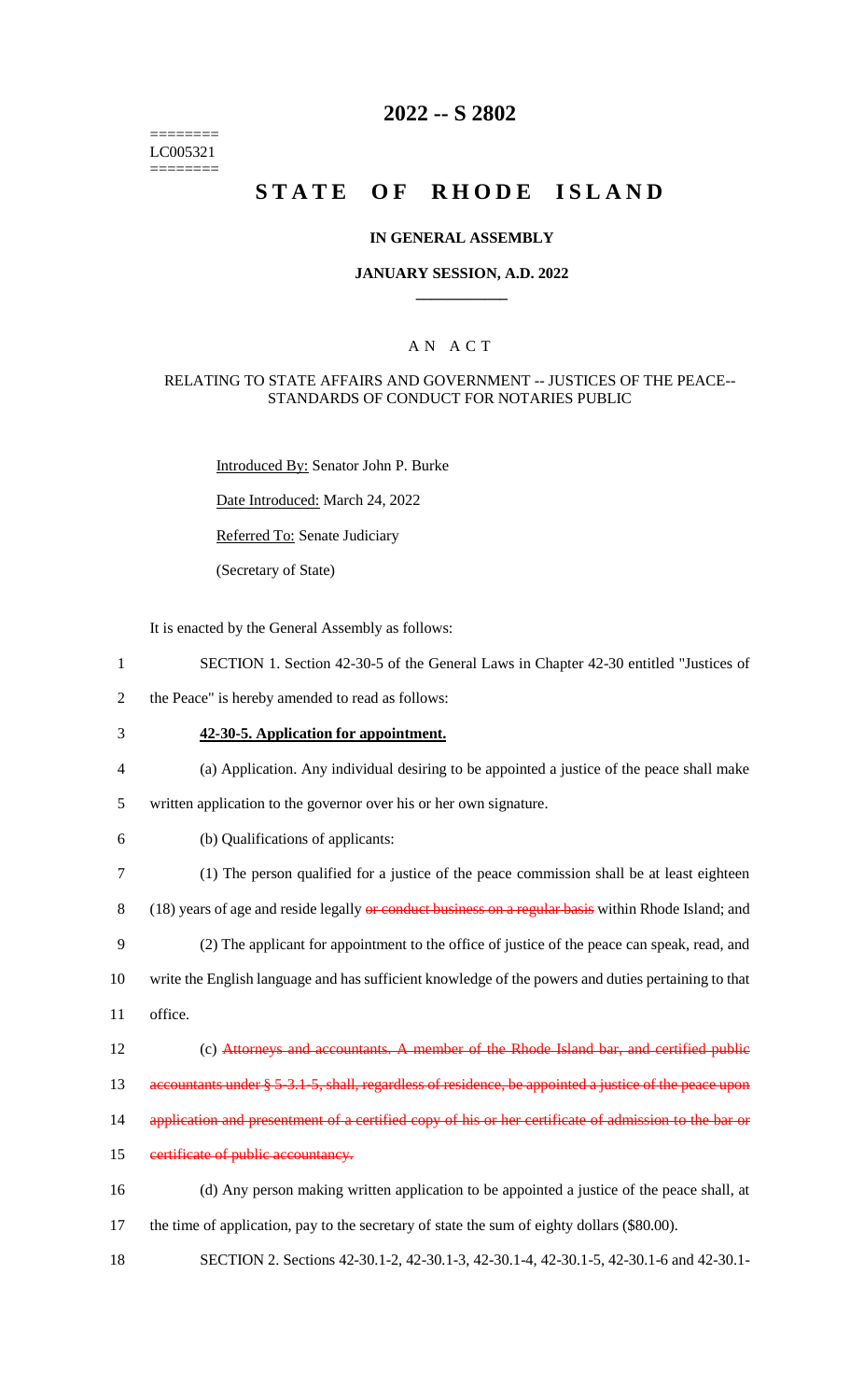12 of the General Laws in Chapter 42-30.1 entitled "Uniform Law on Notarial Acts" are hereby amended to read as follows: **42-30.1-2. Definitions.** For purposes of this chapter, the following definitions apply: (1) "Acknowledgment" means a declaration by an individual before a notarial officer that the individual has signed a record for the purpose stated in the record and, if the record is signed in a representative capacity, that the individual signed the record with proper authority and signed it as the act of the individual or entity identified in the record. (2) "Commissioning agency" means the Rhode Island office of the secretary of state. (3) "Commissioning officer" means the governor of the state of Rhode Island. (4) "Communication technology" means an electronic device of process that: (i) Allows simultaneous communication by sight and sound between a notary public and a 13 remotely located individual; and (ii) When necessary and consistent with other applicable law, facilitates communication 15 with a remotely located individual who has a vision, hearing, or speech impairment by providing 16 reasonable accommodations.  $\frac{(4)(5)}{2}$  "Electronic" means relating to technology having electrical, digital, magnetic, wireless, optical, electromagnetic, or similar capabilities. (5)(6) "Electronic signature" means an electronic symbol, sound, or process attached to, or logically associated with, a record and executed or adopted by an individual with the intent to sign the record. (7) "Foreign state" means a jurisdiction other than the United States, a state, territory, or a federally recognized Indian tribe. (8) "Identity proofing" means a process or service by which a third person provides a notary public with a means to verify the identity of a remotely located individual by a review of personal 26 information from public or private data sources.  $(6)(9)$  "In a representative capacity" means acting as: (i) An authorized officer, agent, partner, trustee, or other representative for a person other than an individual; (ii) A public officer, personal representative, guardian, or other representative, in the capacity stated in a record; (iii) An agent or attorney-in-fact for a principal; or (iv) An authorized representative of another in any other capacity.  $(7)(10)$  "Notarial act" means an act, whether performed with respect to a tangible or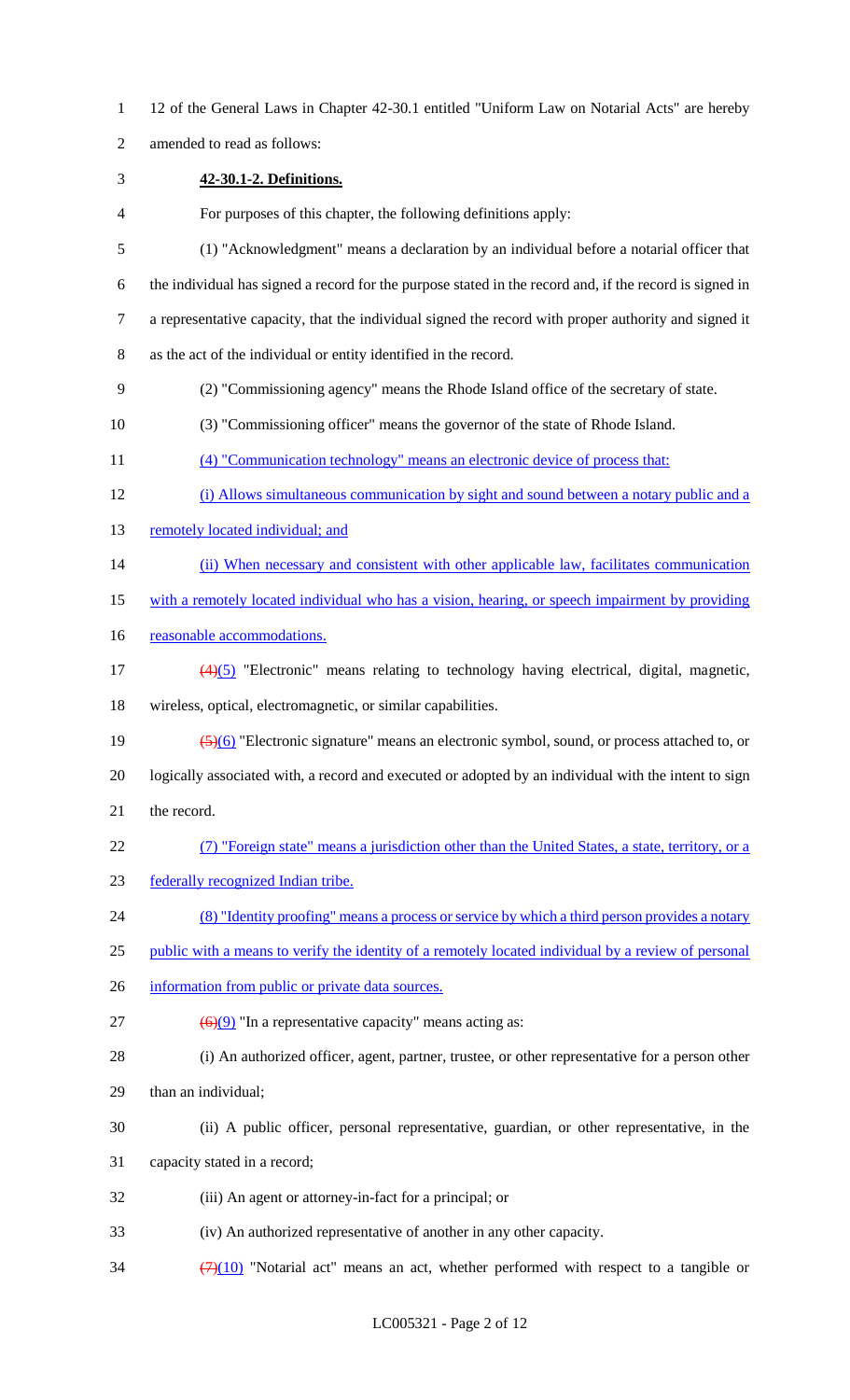electronic record, that a notarial officer may perform under the law of this state. The term includes taking an acknowledgment, administering an oath or affirmation, taking a verification on oath or affirmation, witnessing or attesting a signature, certifying or attesting a copy, noting a protest of a negotiable instrument and transact, do and finish all matters and things relating to protests and protesting bills of exchange and promissory notes, and all other matters within their office required by law, take depositions as prescribed by law, and acknowledgments of deeds and other instruments.

8  $\left(\frac{8}{11}\right)$  "Notarial officer" means a notary public or other individual authorized to perform a notarial act.

10  $\left(\frac{9}{12}\right)$  "Notary public" means an individual commissioned to perform a notarial act by the commissioning officer.

 $12 \left(10\right)(13)$  "Official stamp" means a physical image affixed to a tangible record or an electronic image attached to, or logically associated with, an electronic record.

(14) "Outside the United States" means a location outside the geographic boundaries of the

United States, Puerto Rico, the United States Virgin Islands, and any territory, insular possession,

16 or other location subject to the jurisdiction of the United States.

17 (11)(15) "Person" means an individual, corporation, business trust, statutory trust, estate, trust, partnership, limited-liability company, association, joint venture, public corporation, government or governmental subdivision, agency, or instrumentality, or any other legal or commercial entity.

21  $\left(\frac{(12)(16)}{2}\right)$  "Record" means information that is inscribed on a tangible medium or that is stored in an electronic or other medium and is retrievable in perceivable form.

(17) "Remotely located individual" means an individual who is not in the physical presence

24 of the notary public who performs a notarial act pursuant to § 42-30.1-10.

 $(13)(18)$  "Sign" means, with present intent to authenticate or adopt a record:

(i) To execute or adopt a tangible symbol; or

- (ii) To attach to, or logically associate with, the record an electronic symbol, sound, or process.
- 29  $\left(\frac{(14)(19)}{(14)(19)}\right)$  "Signature" means a tangible symbol or an electronic signature that evidences the signing of a record.
- 31  $\left(\frac{(15)}{(20)}\right)$  "Stamping device" means:
- (i) A physical device capable of affixing an official stamp upon a tangible record; or
- (ii) An electronic device or process capable of attaching to, or logically associating an
- official stamp with, an electronic record.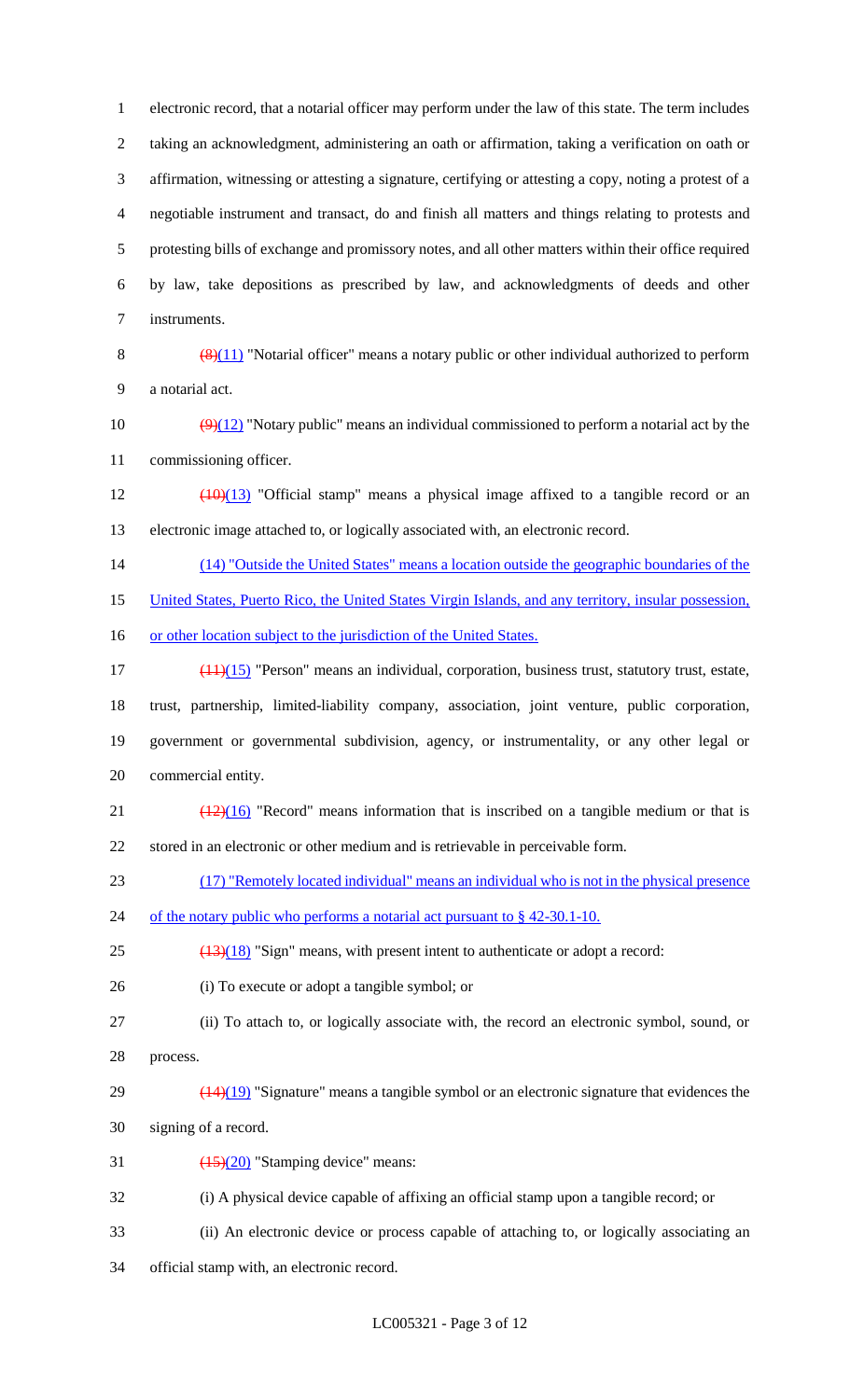$\left(16\right)(21)$  "State" means a state of the United States of America, the District of Columbia, Puerto Rico, the United States Virgin Islands, or any territory or insular possession subject to the jurisdiction of the United States.

 $\left(\frac{(17)}{(22)}\right)$  "Verification on oath or affirmation" means a declaration that a statement in a record is true, made by an individual under oath or by affirmation before a notarial officer.

## **42-30.1-3. Authority to perform notarial act.**

# (a) A notarial officer may perform a notarial act authorized by this chapter or by law of this

state other than this chapter.

(b) A notarial officer may not perform a notarial act with respect to a record to which the

10 officer or the officer's spouse, domestic partner, parent, guardian, child or sibling of the principal,

11 including in-law, step, or half relatives, is a party or in which either of them has a direct beneficial

interest, except where such person's witness a will or other legal document prepared by a notarial

- 13 officer who is an attorney licensed by the State of Rhode Island. A notarial act performed in
- violation of this subsection is voidable.
- 

## (c) A notarial officer may certify that a tangible copy of an electronic record is an accurate

- 16 copy of the electronic record.
- **42-30.1-4. Requirements for certain notarial acts.**

 (a) A notarial officer who takes an acknowledgment of a record shall determine, from personal knowledge or satisfactory evidence of the identity of the individual, that the individual appearing before the officer and making the acknowledgment has the identity claimed and that the signature on the record is the signature of the individual.

 (b) A notarial officer who takes a verification of a statement on oath or affirmation shall determine, from personal knowledge or satisfactory evidence of the identity of the individual, that the individual appearing before the notarial officer and making the verification has the identity claimed and that the signature on the statement verified is the signature of the individual.

- (c) A notarial officer who witnesses or attests to a signature shall determine, from personal knowledge or satisfactory evidence of the identity of the individual, that the individual appearing
- before the notarial officer and signing the record has the identity claimed.
- 29 (d) A notarial officer who certifies or attests a copy of a record or an item that was copied
- shall determine that the copy is a full, true, and accurate transcription or reproduction of the record
- or item.
- (e) A notarial officer who makes or notes a protest of a negotiable instrument shall do so
- in accordance with the requirements set forth in § 6A-3-505(b).
- **42-30.1-5. Personal appearance required.**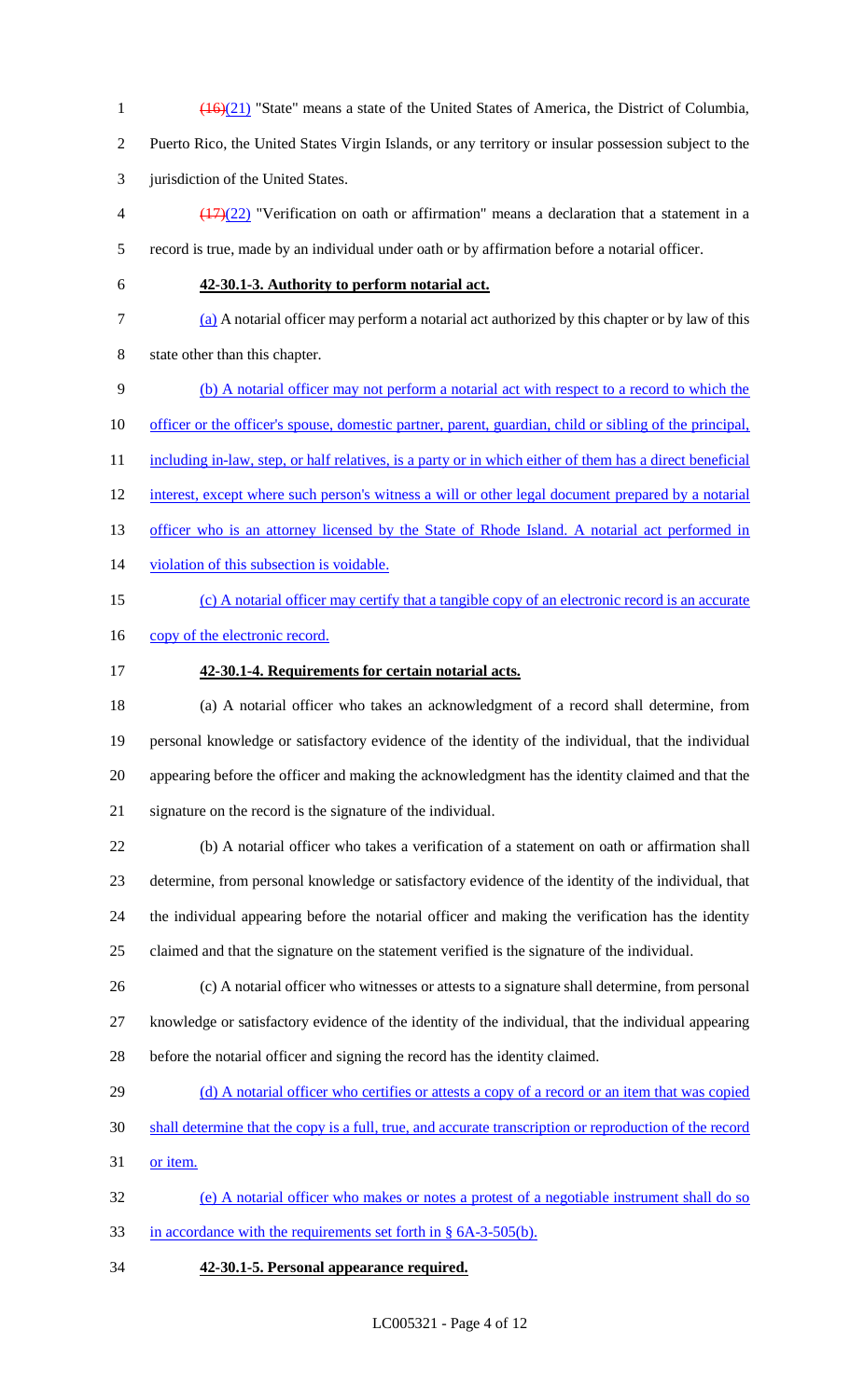If a notarial act relates to a statement made in, or a signature executed upon, a record, the individual making the statement or executing the signature shall appear personally before the 3 notarial officer. For purposes of this section, personal appearance means that the principal and the notary public communicate by communication technology process at the time of the notarization; or that the principal and notary public are physically close enough to communicate with each other at the time of notarization. **42-30.1-6. Identification of individual.** (a) A notarial officer has personal knowledge of the identity of an individual appearing before the notarial officer if the individual is personally known to the notarial officer through 10 dealings sufficient to provide reasonable certainty regarding that the legal individual has the 11 identity of the individual claimed. (b) A notarial officer has satisfactory evidence of the identity of an individual appearing before the notarial officer if the notarial officer can identify the individual: (1) By means of: (i) A passport, driver's license, or government-issued, non-driver identification card, that is current or expired not more than three (3) years before performance of the notarial act; or (ii) Another form of government identification issued to an individual that is current or expired not more than three (3) years before performance of the notarial act, contains the signature or a photograph of the individual, and is satisfactory to the notarial officer; or (2) By a verification on oath or affirmation of a credible witness personally appearing 21 before the notarial officer and known to the officer or whom the officer can identify on the basis of a passport, driver's license, or government issued nondriver identification card, which is current or 23 expired not more than three (3) years before performance of the notarial act. (c) A notarial officer may require an individual to provide additional information or identification credentials necessary to assure the notarial officer of the identity of the individual. **42-30.1-12. Foreign notarial act.** (a) In this section, "foreign state" means a government other than the United States of 28 America or, a state, or federally recognized Indian tribe not including the state of Rhode Island. (b) If a notarial act is performed under authority and in the jurisdiction of a foreign state or constituent unit of the foreign state, or is performed under the authority of a multinational or international governmental organization, the act has the same effect under the law of this state as if performed by a notarial officer of this state. (c) If the title of office and indication of authority to perform notarial acts in a foreign state

appears in a digest of foreign law or in a list customarily used as a source for that information, the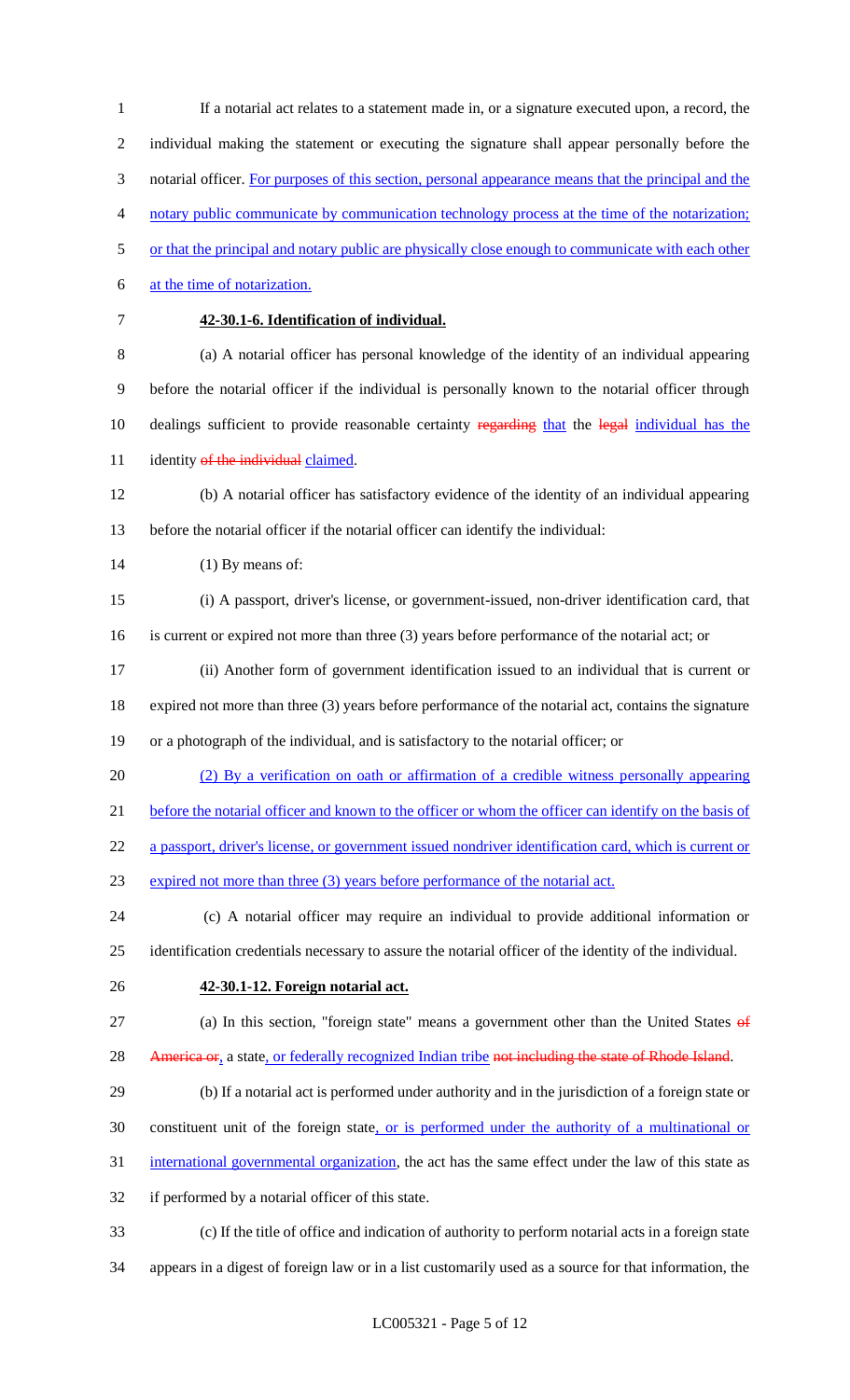authority of an officer with that title to perform notarial acts is conclusively established.

2 (d) The signature and official stamp of an individual holding an office described in subsection (c) of this section are prima facie evidence that the signature is genuine and the individual holds the designated title.

(e) An apostille in the form prescribed by the Hague Convention of October 5, 1961, and

- issued by a foreign state party to the convention conclusively establishes that the signature of the
- notarial officer is genuine and that the officer holds the indicated office.
- 

 $(e)(f)$  A consular authentication issued by an individual designated by the United States Department of State as a notarizing officer for performing notarial acts overseas and attached to the record with respect to which the notarial act is performed conclusively establishes that the signature of the notarial officer is genuine and that the officer holds the indicated office.

SECTION 3. Chapter 42-30.1 of the General Laws entitled "Uniform Law on Notarial

Acts" is hereby amended by adding thereto the following sections:

## **42-30.1-11.1. Notarial act under authority of federally recognized Indian tribe.**

(a) A notarial act performed under the authority and in the jurisdiction of a federally

16 recognized Indian tribe has the same effect as if performed by a notarial officer of this state, if the

- 17 act performed in the jurisdiction of the tribe is performed by:
- 18 (1) A notary public of the tribe;
- (2) A judge, clerk, or deputy clerk of a court of the tribe; or
- (3) Any other individual authorized by the law of the tribe to perform the notarial act.
- (b) The signature and title of an individual performing a notarial act under the authority of
- 22 and in the jurisdiction of a federally recognized Indian tribe are prima facie evidence that the
- signature is genuine and that the individual holds the designated title.
- 24 (c) The signature and title of a notarial officer described in subsection (a)(1) or (a)(2) of
- this section conclusively establishes the authority of the officer to perform the notarial act.
- **42-30.1-12.1. Notarial act performed for remotely located individual.**
- 27 (a) A remotely located individual may comply with § 42-30.1-5 by using communication
- 28 technology to appear before a notary public.
- 29 (b) A notary public located in this state may perform a notarial act using communication
- technology for a remotely located individual if:
- (1) The notary public:
- (i) Has personal knowledge under § 42-30.1-6(a) of the identity of the individual;
- (ii) Has satisfactory evidence of the identity of the remotely located individual by oath or
- affirmation from a credible witness appearing before the notary public under § 42-30.1-6(b); or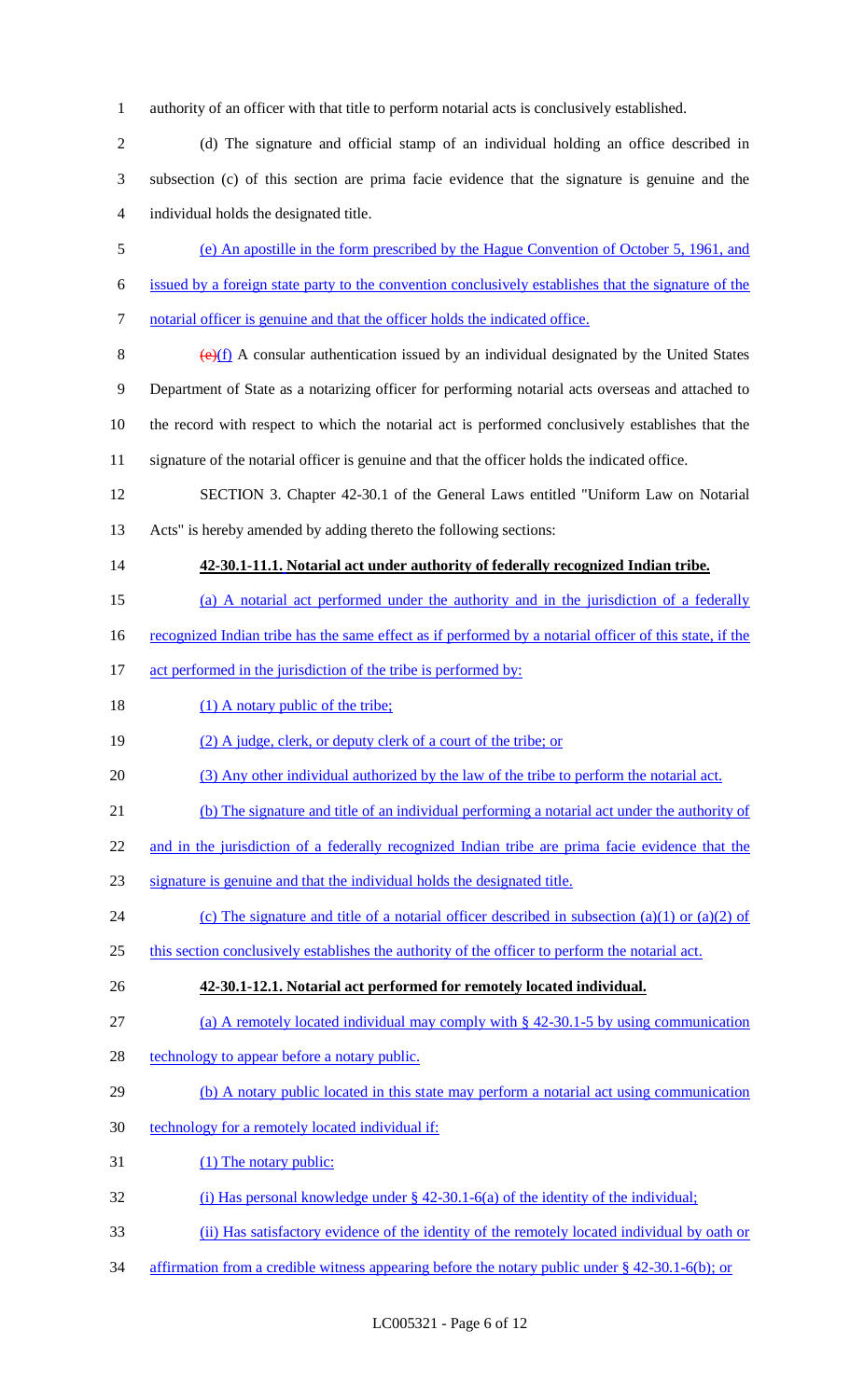1 (iii) Has obtained satisfactory evidence of the identity of the remotely located individual 2 by using at least two (2) different types of identity proofing; 3 (2) The notary public is reasonably able to confirm that a record before the notary public 4 is the same record in which the remotely located individual made a statement or on which the 5 individual executed a signature; 6 (3) The notary public, or a person acting on behalf of the notary public, creates an audio-7 visual recording of the performance of the notarial act; and 8 (4) For a remotely located individual located outside the United States: 9 (i) The record: 10 (A) Shall be filed with or relates to a matter before a public official or court, governmental 11 entity, or other entity subject to the jurisdiction of the United States; or 12 (B) Involves property located in the territorial jurisdiction of the United States or involves 13 a transaction substantially connected with the United States; and 14 (ii) The act of making the statement or signing the record is not prohibited by the foreign 15 state in which the remotely located individual is located. 16 (c) If a notarial act is performed under this section, the certificate of notarial act required 17 by § 42-30.1-12.2 and the short-form certificate provided in § 42-30.1-12.2 must indicate that the 18 notarial act was performed using communication technology. 19 (d) A short-form certificate provided in  $\S$  42-30.1-12.2(g) for a notarial act subject to this 20 section is sufficient if it: 21 (1) Complies with rules adopted under subsection  $(g)(1)$  of this section; or 22 (2) Is in the form provided in  $\S$  42-30.1-12.2(g) and contains a statement substantially as 23 follows: "This notarial act involved the use of communication technology." 24 (e) A notary public, a guardian, conservator, or agent of a notary public, or a personal 25 representative of a deceased notary public shall retain the audio-visual recording created under 26 subsection (b)(3) of this section, or cause the recording to be retained by a repository designated 27 by or on behalf of the person required to retain the recording. Unless a different period is required 28 by rule adopted under subsection  $(g)(4)$  of this section, the recording must be retained for a period 29 of at least ten (10) years after the recording is made. 30 (f) Before a notary public performs the notary public's initial notarial act under this section, 31 the notary public must notify the commissioning agency that the notary public will be performing 32 notarial acts with respect to remotely located individuals and identify the technologies the notary 33 public intends to use. If the commissioning agency has established standards under subsection (g) 34 of this section for approval of communication technology or identity proofing, the communication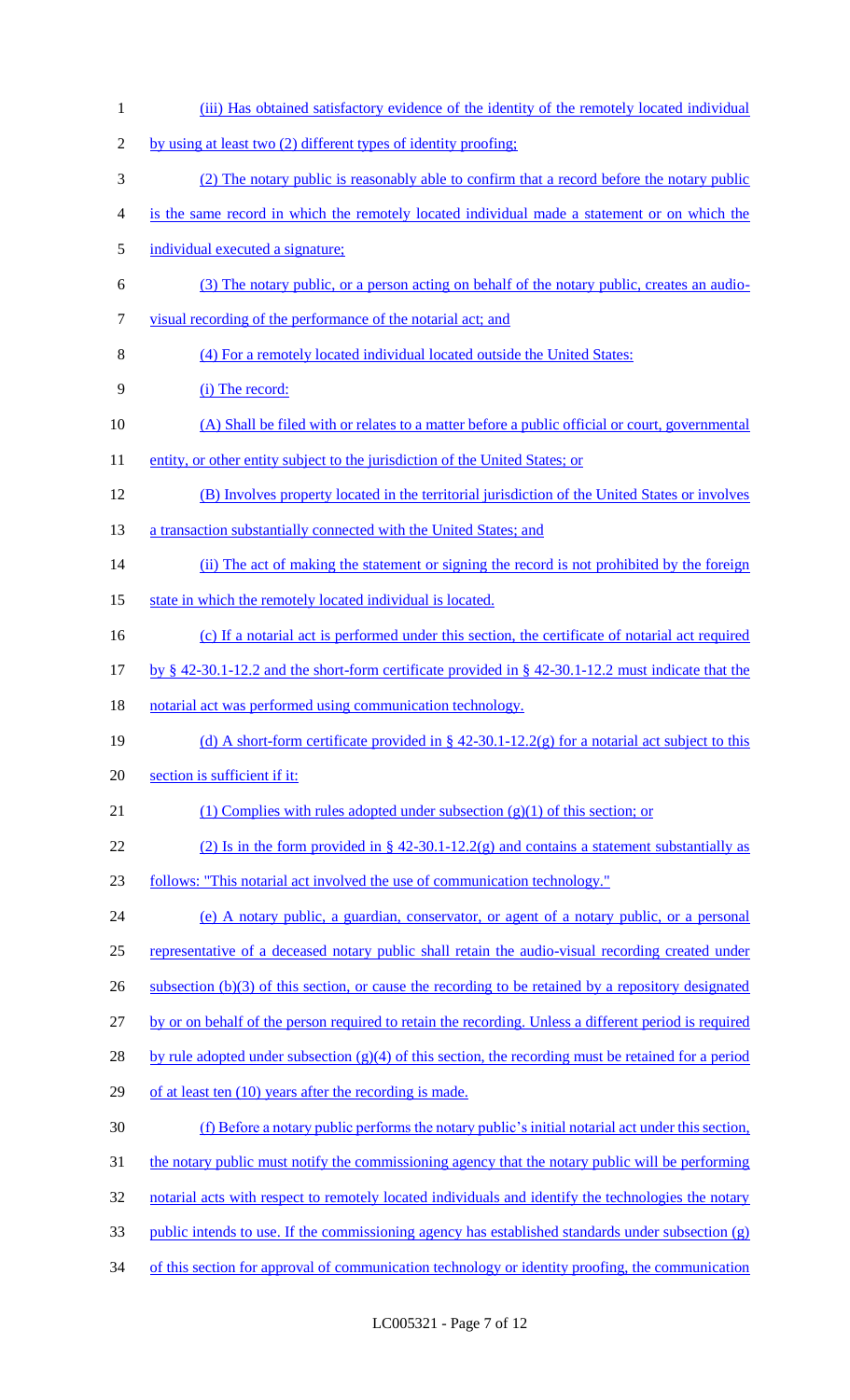1 technology and identity proofing must conform to the standards. (g) The commissioning agency may adopt rules and regulations under this section regarding performance of a notarial act. The rules may: (1) Prescribe the means of performing a notarial act involving a remotely located individual using communication technology; (2) Establish standards for communication technology and identity proofing; (3) Establish requirements or procedures to approve providers of communication technology and the process of identity proofing; and (4) Establish standards and a period for the retention of an audio-visual recording created 10 under subsection (b)(3) of this section. 11 (h) Before adopting, amending, or repealing a rule governing performance of a notarial act 12 with respect to a remotely located individual, the commissioning agency must consider: (1) The most recent standards regarding the performance of a notarial act with respect to a remotely located individual promulgated by national standard-setting organizations and the 15 recommendations of the National Association of Secretaries of State; 16 (2) Standards, practices, and customs of other jurisdictions that have laws substantially similar to this section; and (3) The views of governmental officials and entities and other interested persons. (i) By allowing its communication technology or identity proofing to facilitate a notarial 20 act for a remotely located individual or by providing storage of the audio-visual recording created 21 under subsection (b)(3) of this section, the provider of the communication technology, identity proofing, or storage appoints the commissioning agency as the provider's agent for service of process in any civil action in this state related to the notarial act. **42-30.1-12.2. Certificate of notarial act.** (a) A notarial act shall be evidenced by a certificate. The certificate shall: (1) Be executed contemporaneously with the performance of the notarial act; (2) Be signed and dated by the notarial officer and, if the notarial officer is a notary public, be signed in the same manner as on file with the commissioning agency; 29 (3) Identify the jurisdiction in which the notarial act is performed; (4) Contain the title of office of the notarial officer; and (5) If the notarial officer is a notary public, indicate the date of expiration, if any, of the officer's commission. (b) If a notarial act regarding a tangible record is performed by a notary public, an official stamp shall be affixed to the certificate. If a notarial act is performed regarding a tangible record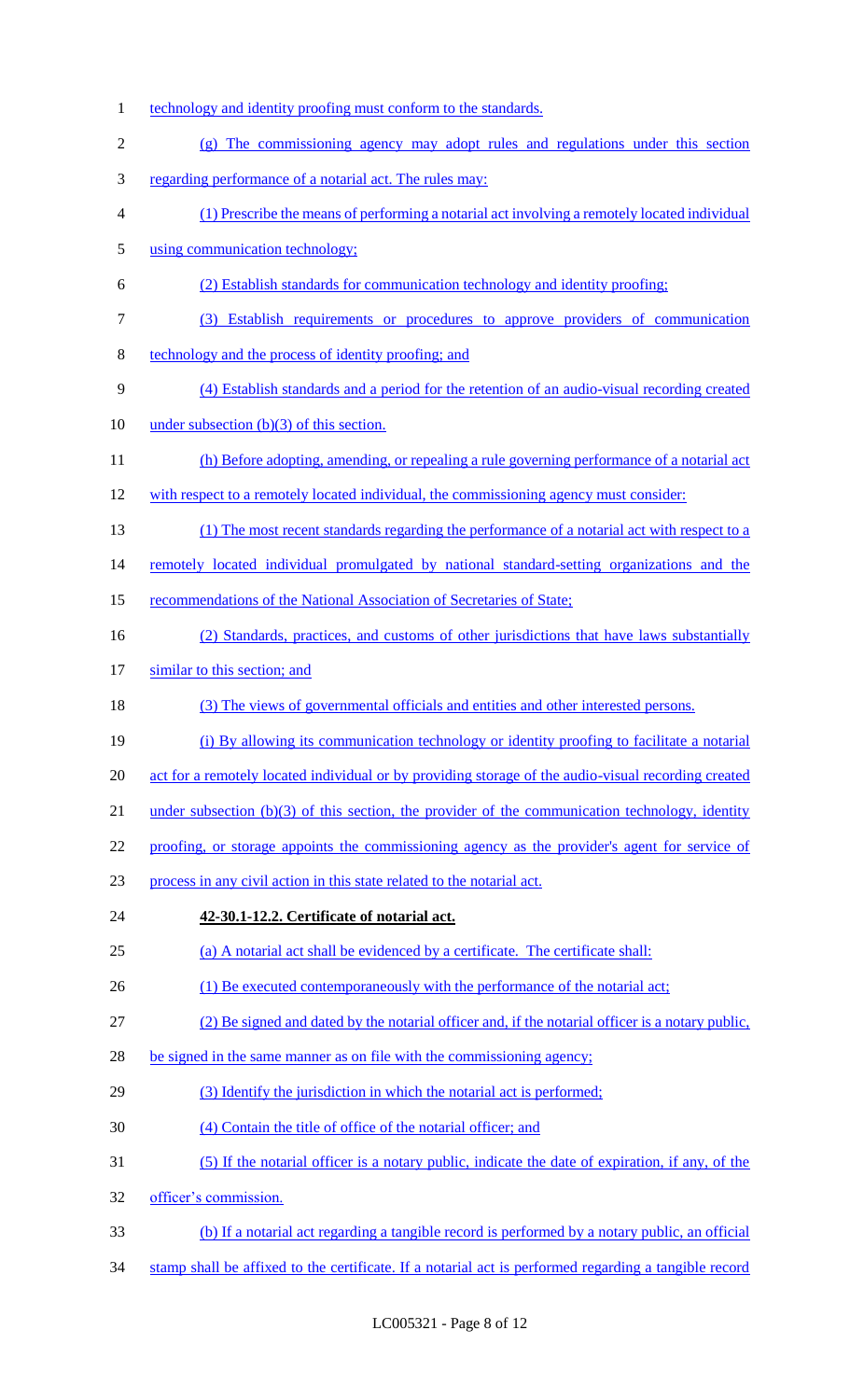| $\mathbf{1}$   | by a notarial officer other than a notary public and the certificate contains the information specified   |
|----------------|-----------------------------------------------------------------------------------------------------------|
| $\overline{2}$ | in subsections (a)(2), (a)(3), and (a)(4) of this section, an official stamp may be affixed to the        |
| 3              | certificate. If a notarial act regarding an electronic record is performed by a notarial officer and the  |
| 4              | certificate contains the information specified in subsections (a)(2), (a)(3), and (a)(4) of this section, |
| 5              | an official stamp may be attached to or logically associated with the certificate.                        |
| 6              | (c) A certificate of a notarial act is sufficient if it meets the requirements of subsections (a)         |
| 7              | and (b) of this section, and:                                                                             |
| 8              | (1) Is in a form otherwise permitted by the laws of this state;                                           |
| 9              | (2) Is in a form permitted by the law applicable in the jurisdiction in which the notarial act            |
| 10             | was performed; or                                                                                         |
| 11             | (3) Sets forth the actions of the notarial officer and the actions are sufficient to meet the             |
| 12             | requirements of the notarial act as provided in §§ 42-30.1-4, 42-30.1-5, and 42-30.1-6 or any other       |
| 13             | applicable laws of this state.                                                                            |
| 14             | (d) By executing a certificate of a notarial act, a notarial officer certifies that the notarial          |
| 15             | officer has complied with the requirements and made the determinations specified in $\S$ § 42-30.1-3,     |
| 16             | 42-30.1-4, and 42-30.1-5.                                                                                 |
| 17             | (e) A notarial officer may not affix the notarial officer's signature to, or logically associate          |
| 18             | it with, a certificate until the notarial act has been performed.                                         |
| 19             | (f) If a notarial act is performed regarding a tangible record, a certificate must be part of,            |
| 20             | or securely attached to, the record. If a notarial act is performed regarding an electronic record, the   |
| 21             | certificate must be affixed to, or logically associated with, the electronic record.                      |
| 22             | (g) The commissioning agency shall develop short form certificates of notarial acts, if                   |
| 23             | completed with the information required by subsections (a), (b) and (c) of this section, for the          |
| 24             | following purposes:                                                                                       |
| 25             | (1) An acknowledgment in an individual capacity;                                                          |
| 26             | (2) An acknowledgment in a representative capacity;                                                       |
| 27             | (3) A verification on oath or affirmation;                                                                |
| 28             | (4) Witnessing or attesting a signature;                                                                  |
| 29             | (5) Certifying a copy of a record.                                                                        |
| 30             | 42-30.1-13.1. Stamping device.                                                                            |
| 31             | (a) A notary public is responsible for the security of the notary public's stamping device                |
| 32             | and may not allow another individual to use the device to perform a notarial act. On the resignation      |
| 33             | from, or the revocation or expiration of, the notary public's commission, or on the expiration of the     |
| 34             | date set forth in the stamping device, if any, the notary public shall disable the stamping device by     |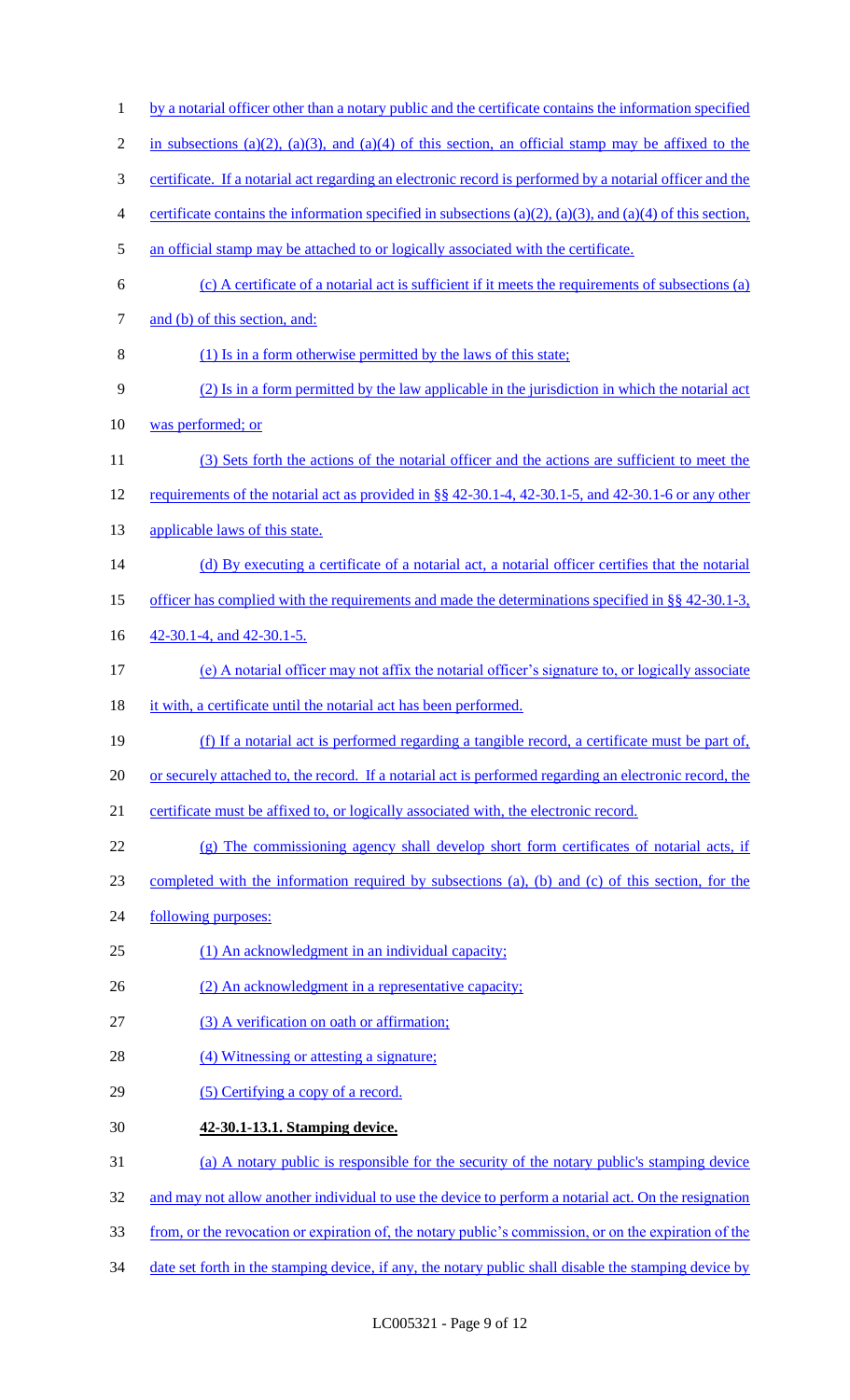destroying, defacing, damaging, erasing, or securing it against use in a manner that renders it unusable. On the death or adjudication of incompetency of a notary public, the notary public's personal representative or guardian or any other person knowingly in possession of the stamping device shall render it unusable by destroying, defacing, damaging, erasing, or securing it against use in a manner that renders it unusable. (b) If a notary public's stamping device is lost or stolen, the notary public or the notary public's personal representative or guardian shall notify promptly the commissioning officer or agency on discovering that the device is lost or stolen. **42-30.1-19.1. Rules.** (a) The commissioning agency may adopt rules and regulations to implement this chapter. 11 Rules and regulations adopted regarding the performance of notarial acts with respect to electronic 12 records may not require, or accord greater legal status or effect to, the implementation or application 13 of a specific technology or technical specification. The rules and regulations may: (1) Prescribe the manner of performing notarial acts regarding tangible and electronic records; 16 (2) Include provisions to ensure that any change to or tampering with a record bearing a 17 certificate of a notarial act is self-evident; (3) Include provisions to ensure integrity in the creation, transmittal, storage, or 19 authentication of electronic records or signatures; (4) Prescribe the process of granting, renewing, conditioning, denying, suspending, or revoking a notary public commission and assuring the trustworthiness of an individual holding a 22 commission as notary public; (5) Include provisions to prevent fraud or mistake in the performance of notarial acts; (6) Provide for an evaluation tool for applicants to demonstrate sufficient knowledge of the powers and duties of a notary commission. 26 (b) In adopting, amending, or repealing rules about notarial acts with respect to electronic records, the commissioning agency shall consider, so far as is consistent with this chapter: (1) The most recent standards regarding electronic records promulgated by national bodies, such as the national association of secretaries of state; (2) Standards, practices, and customs of other jurisdictions that substantially enact this chapter; and (3) The views of governmental officials and entities and other interested persons. **42-30.1-20.1. Fees to perform notarial acts.** (a) Except as provided in subsection (b) of this section, a notary public may charge a fee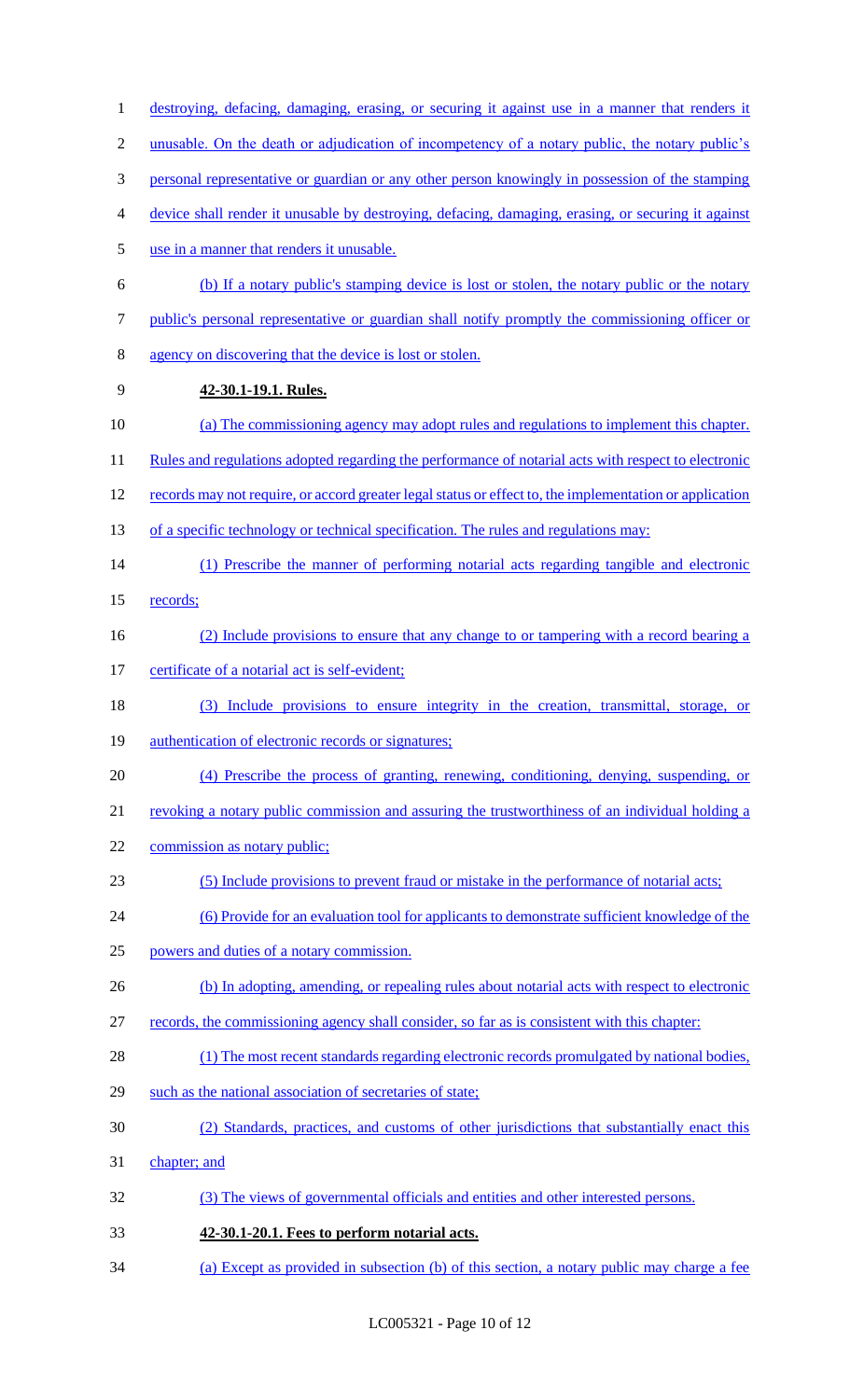- 1 not to exceed five dollars (\$5.00) per document or notarization; travel fees must be equal to or less
- 2 than the then effective federal mileage rate as issued by the internal revenue service. All fees must
- 3 be posted in a conspicuous place in the notary's place of business or upon request, fees must be
- 4 disclosed to any person utilizing the services of the notary.
- 5 (b) A notary public may charge a fee not to exceed twenty-five dollars (\$25.00) per
- 6 document or notarial act performed pursuant to § 42-30.1-12.1. All fees must be disclosed to any
- 7 person utilizing the services of the notary public prior to the performance of a notarial act pursuant
- 8 to § 42-30.1-12.1.

## 9 **42-30.1-24.1. Uniformity of application and construction.**

- 10 In applying and construing this chapter, consideration must be given to the need to promote
- 11 uniformity of the law with respect to its subject matter among states that enact it.
- 12 SECTION 4. This act shall take effect upon passage.

======== LC005321 ========